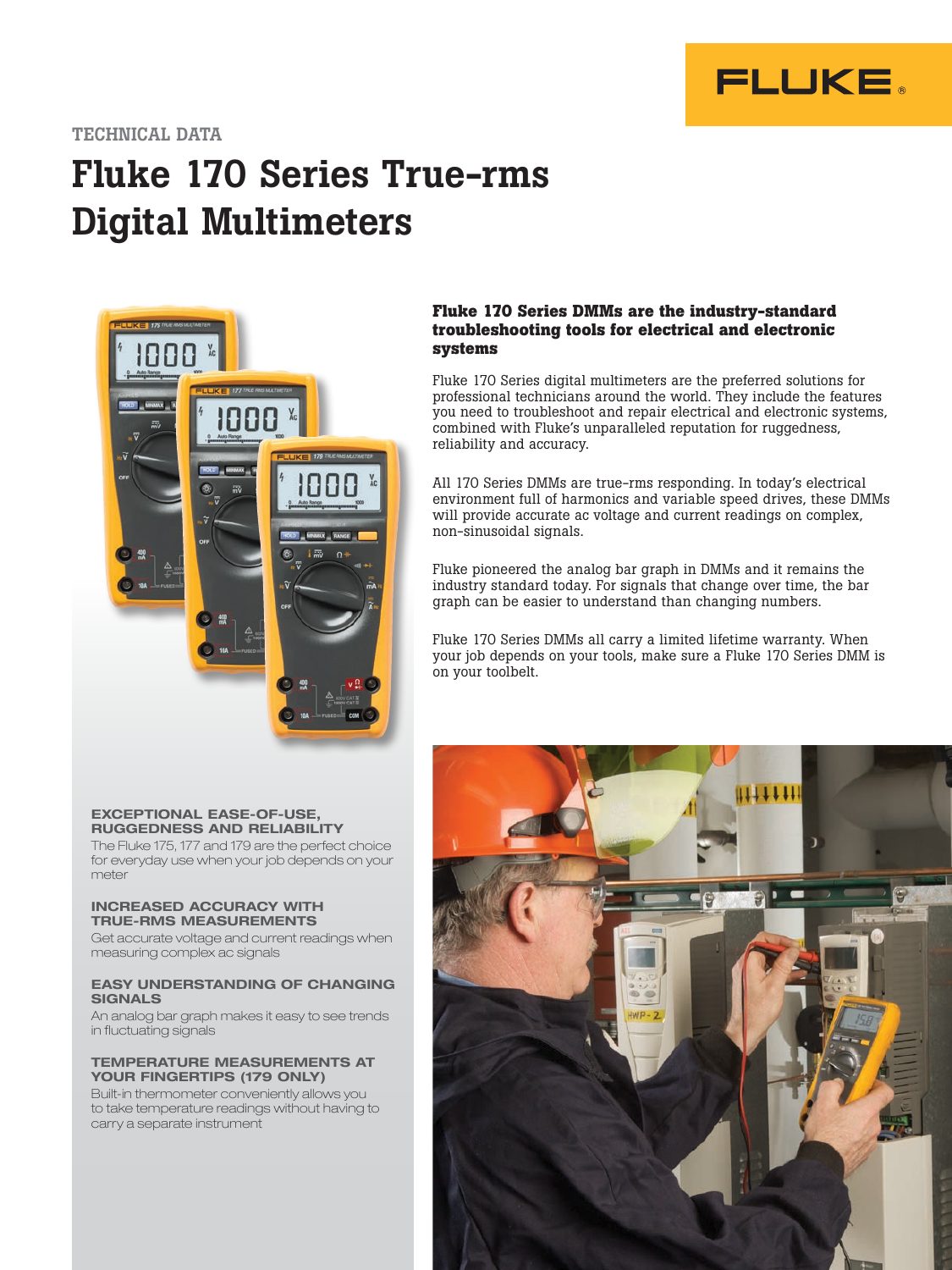



| <b>General specifications</b>         |                                                             |  |  |  |  |
|---------------------------------------|-------------------------------------------------------------|--|--|--|--|
| <b>Environmental specifications</b>   |                                                             |  |  |  |  |
| Operating temperature                 | $-10$ °C to $+50$ °C                                        |  |  |  |  |
| Storage temperature                   | $-30$ °C to $+60$ °C                                        |  |  |  |  |
| Humidity (without condensation)       | $0\% - 90\%$ (0 °C - 35 °C)<br>$0\% - 70\%$ (35 °C – 50 °C) |  |  |  |  |
| <b>Safety specifications</b>          |                                                             |  |  |  |  |
| Overvoltage category                  | EN 61010-1 to 1000 V CAT III<br>EN 61010-1 to 600 V CAT IV  |  |  |  |  |
| Agency approvals                      | CSA, CE                                                     |  |  |  |  |
| Mechanical and general specifications |                                                             |  |  |  |  |
| Size                                  | 43 x 90 x 185 mm                                            |  |  |  |  |
| Weight                                | $420$ g                                                     |  |  |  |  |
| Warranty                              | Limited lifetime                                            |  |  |  |  |
| <b>Battery life</b>                   | Alkaline $\sim$ 200 hours typical, without backlight        |  |  |  |  |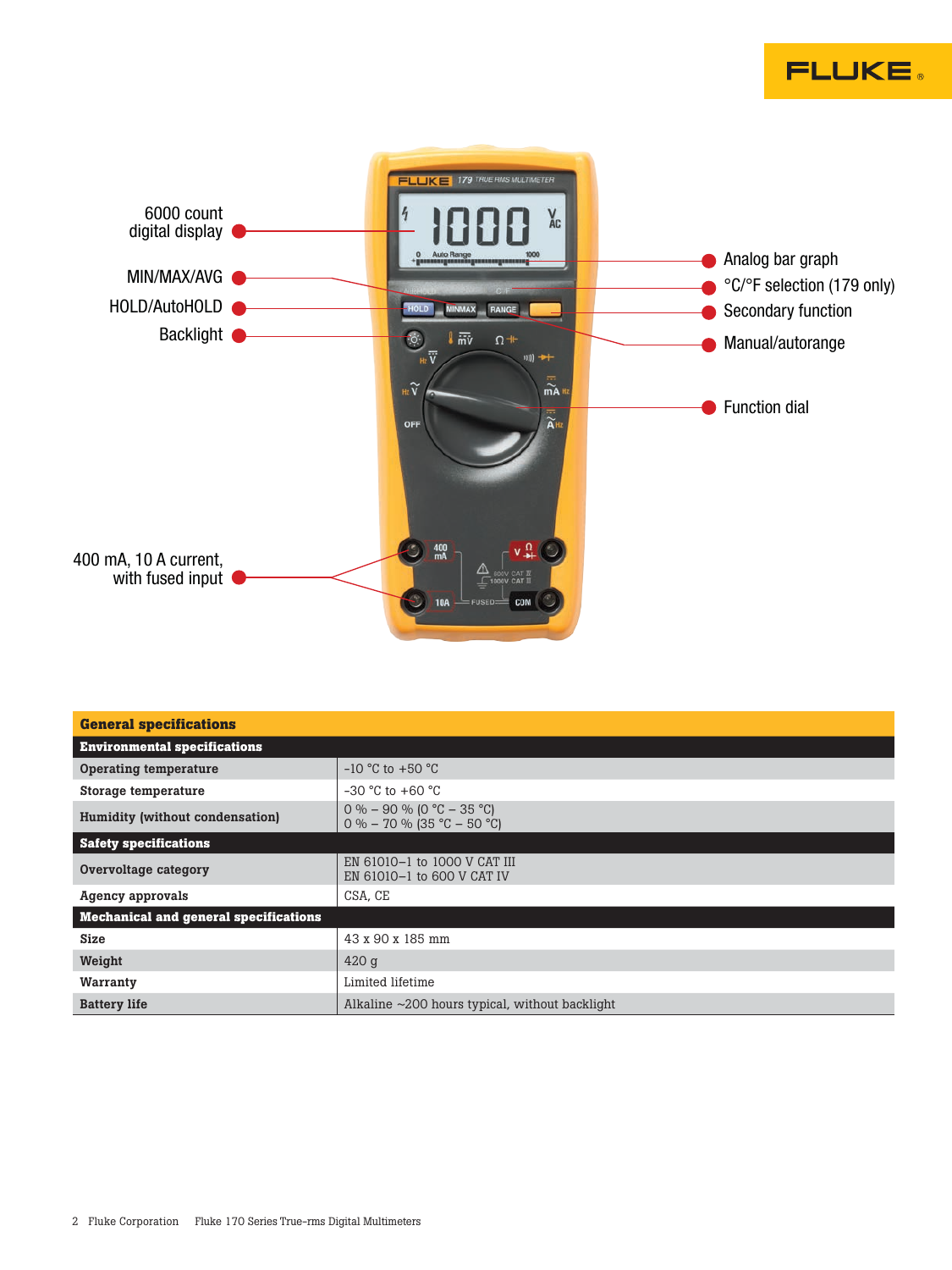

# **Specifications**

Accuracy is specified for 1 year after calibration, at operating temperatures of 18 °C to 28 °C, with relative humidity at 0 % to 90 %. Accuracy specifications take the form of:  $\pm$  ( $\lceil$  % of Reading  $\rceil$  +  $\lceil$  Counts  $\rceil$ )

| <b>Function</b>                                            | Range ±([ % of read-<br>$ing$ ] + [ counts ])1                                                                                                  | <b>Resolution</b>                                                                                                   | <b>Accuracy</b>                                                                                                     |                                   |                                      |  |
|------------------------------------------------------------|-------------------------------------------------------------------------------------------------------------------------------------------------|---------------------------------------------------------------------------------------------------------------------|---------------------------------------------------------------------------------------------------------------------|-----------------------------------|--------------------------------------|--|
|                                                            |                                                                                                                                                 |                                                                                                                     | Model 175                                                                                                           | <b>Model 177</b>                  | Model 179                            |  |
| AC volts <sup>2,3</sup>                                    | 600.0 mV                                                                                                                                        | $0.1$ mV                                                                                                            | $1.0 \% + 3$<br>(45 Hz to 500 Hz)                                                                                   | $1.0 \% + 3$<br>(45 Hz to 500 Hz) | $1.0 \% + 3$<br>(45 Hz to 500 Hz)    |  |
|                                                            | 6,000 V                                                                                                                                         | 0.001V                                                                                                              |                                                                                                                     |                                   |                                      |  |
|                                                            | 60.00 V                                                                                                                                         | 0.01 V                                                                                                              |                                                                                                                     |                                   |                                      |  |
|                                                            | 600.0 V                                                                                                                                         | 0.1V                                                                                                                |                                                                                                                     |                                   |                                      |  |
|                                                            | 1000 V                                                                                                                                          | 1 V                                                                                                                 | $2.0 \% + 3 (500 Hz)$<br>$1$ kHz)                                                                                   | 2.0 % + 3 (500 Hz to<br>$1$ kHz)  | $2.0 \% + 3 (500 Hz)$<br>to $1$ kHz) |  |
| DC mV                                                      | 600.0 mV                                                                                                                                        | $0.1$ mV                                                                                                            | $0.15 \% + 2$                                                                                                       | $0.09 \% + 2$                     | $0.09 \% + 2$                        |  |
|                                                            | 6.000 V                                                                                                                                         | 0.001V                                                                                                              | $0.15 \% + 2$                                                                                                       | $0.09 \% + 2$                     | $0.09 \% + 2$                        |  |
| DC volts                                                   | 60.00 V                                                                                                                                         | 0.01V                                                                                                               |                                                                                                                     |                                   |                                      |  |
|                                                            | 600.0 V                                                                                                                                         | 0.1V                                                                                                                |                                                                                                                     |                                   |                                      |  |
|                                                            | 1000 V                                                                                                                                          | 1 <sub>V</sub>                                                                                                      | $0.15 \% + 2$                                                                                                       | $0.15 \% + 2$                     | $0.15 \% + 2$                        |  |
| Continuity                                                 | $600 \Omega$                                                                                                                                    | $1 \Omega$                                                                                                          | Meter beeps at < 25 $\Omega$ , beeper turns off at > 250 $\Omega$ ; detects opens<br>or shorts of 250 us or longer. |                                   |                                      |  |
| Ohms                                                       | 600.0 Q                                                                                                                                         | $0.1 \Omega$                                                                                                        | $0.9 \% + 2$                                                                                                        | $0.9 \% + 2$                      | $0.9 \% + 2$                         |  |
|                                                            | $6.000 \text{ k}\Omega$                                                                                                                         | 0.001 k                                                                                                             | $0.9\% + 1$                                                                                                         | $0.9 \% + 1$                      | $0.9 \% + 1$                         |  |
|                                                            | $60.00 \text{ k}\Omega$                                                                                                                         | $0.01 \text{ k}\Omega$                                                                                              | $0.9 \% + 1$                                                                                                        | $0.9 \% + 1$                      | $0.9 \% + 1$                         |  |
|                                                            | $600.0 \text{ k}\Omega$                                                                                                                         | $0.1 \text{ k}\Omega$                                                                                               | $0.9 \% + 1$                                                                                                        | $0.9 \% + 1$                      | $0.9 \% + 1$                         |  |
|                                                            | 6.000 MQ                                                                                                                                        | $0.001$ M $\Omega$                                                                                                  | $0.9 \% + 1$                                                                                                        | $0.9 \% + 1$                      | $0.9 \% + 1$                         |  |
|                                                            | 50.00 MQ                                                                                                                                        | $0.01 \text{ M}\Omega$                                                                                              | $1.5 \% + 3$                                                                                                        | $1.5 \% + 3$                      | $1.5 \% + 3$                         |  |
| Diode test                                                 | 2.400 V                                                                                                                                         | 0.001V                                                                                                              | $1\% + 2$                                                                                                           |                                   |                                      |  |
| Capacitance                                                | 1000 nF                                                                                                                                         | 1 nF                                                                                                                | $1.2 \% + 2$                                                                                                        | $1.2 \% + 2$                      | $1.2 \% + 2$                         |  |
|                                                            | $10.00 \mu F$                                                                                                                                   | $0.01 \mu F$                                                                                                        | $1.2 \% + 2$                                                                                                        | $1.2 \% + 2$                      | $1.2 \% + 2$                         |  |
|                                                            | $100.0 \text{ µF}$                                                                                                                              | $0.1 \mu F$                                                                                                         | $1.2 \% + 2$                                                                                                        | $1.2 \% + 2$                      | $1.2 \% + 2$                         |  |
|                                                            | 9999 µF <sup>4</sup>                                                                                                                            | $1 \mu F$                                                                                                           | 10 % typical                                                                                                        | 10 % typical                      | 10 % typical                         |  |
| AC amps <sup>5</sup>                                       | 60.00 mA                                                                                                                                        | $0.01$ mA                                                                                                           |                                                                                                                     | $1.5 \% + 3$                      | $1.5 \% + 3$                         |  |
| (True-rms)<br>(45 Hz to 1kHz)                              | 400.0 mA <sup>6</sup>                                                                                                                           | $0.1 \text{ mA}$                                                                                                    | $1.5 \% + 3$                                                                                                        |                                   |                                      |  |
|                                                            | 6.000 A                                                                                                                                         | 0.001A                                                                                                              |                                                                                                                     |                                   |                                      |  |
|                                                            | 10.00 A <sup>7</sup>                                                                                                                            | 0.01A                                                                                                               |                                                                                                                     |                                   |                                      |  |
| $DC$ amps <sup>4</sup>                                     | 60.00 mA                                                                                                                                        | $0.01$ mA                                                                                                           | $1.0 \% + 3$                                                                                                        | $1.0 \% + 3$                      | $1.0 \% + 3$                         |  |
|                                                            | 400.0 mA <sup>6</sup>                                                                                                                           | $0.1 \text{ mA}$                                                                                                    |                                                                                                                     |                                   |                                      |  |
|                                                            | 6.000 A                                                                                                                                         | 0.001 A                                                                                                             |                                                                                                                     |                                   |                                      |  |
|                                                            | 10.00 A <sup>7</sup>                                                                                                                            | 0.01 A                                                                                                              |                                                                                                                     |                                   |                                      |  |
| Hz                                                         | 99.99 Hz                                                                                                                                        | $0.01$ Hz                                                                                                           | $0.1 \% + 1$                                                                                                        | $0.1 \% + 1$                      | $0.1 \% + 1$                         |  |
|                                                            | 999.9 Hz                                                                                                                                        | $0.1$ Hz                                                                                                            |                                                                                                                     |                                   |                                      |  |
| (AC- or DC-coupled,<br>V or $A^{2/3}$ input $\overline{)}$ | 9.999 kHz                                                                                                                                       | 0.001 kHz                                                                                                           |                                                                                                                     |                                   |                                      |  |
|                                                            | 99.99 kHz                                                                                                                                       | $0.01$ kHz                                                                                                          |                                                                                                                     |                                   |                                      |  |
| Temperature                                                | -40 °C to +400 °C<br>$-40$ °F to $+752$ °F                                                                                                      | 0.1 °C<br>0.1 °F                                                                                                    | NA                                                                                                                  | NA                                | $1\% + 10\%$<br>$1\% + 185$          |  |
| Min-max avg                                                | For DC functions, accuracy is the specified accuracy of the measurement function $\pm$ 12 counts for changes longer<br>than 350 ms in duration. |                                                                                                                     |                                                                                                                     |                                   |                                      |  |
|                                                            | than 900 ms in duration                                                                                                                         | For AC functions, accuracy is the specified accuracy of the measurement function $\pm$ 40 counts for changes longer |                                                                                                                     |                                   |                                      |  |

 $^{\rm 1}$  All AC voltage and AC current ranges are specified from 5 % of range to 100 % of range.

2 Crest factor of ≤ 3 at full scale up to 500 V, decreasing linearly to crest factor ≤ 1.5 at 1000 V.

 $3$  For non-sinusoidal waveforms, add -(2 % reading + 2 % full scale) typical, for crest factors up to 3.

4 In the 9999 μF range for measurements to 1000 μF, the measurement accuracy is 1.2 % + 2 for all models.

5 Amps input burden voltage (typical): 400 mA input 2 mV/mA, 10 A input 37 mV/A.

6 400.0 mA accuracy specified up to 600 mA overload.

 $7 > 10A$  unspecified.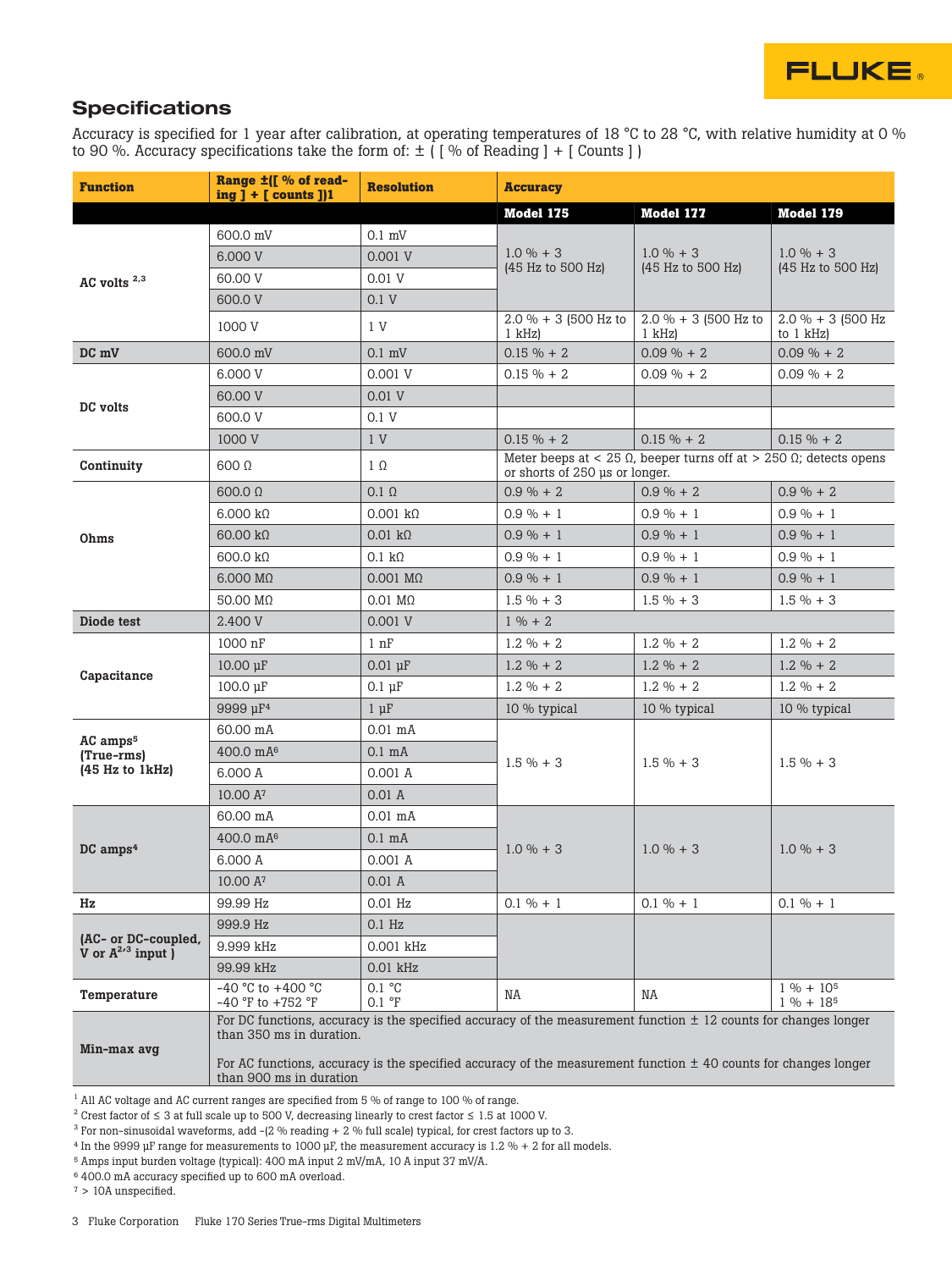# **FLUKE**

| <b>Models</b>                         | 175                   | 177                       | 179                                               |
|---------------------------------------|-----------------------|---------------------------|---------------------------------------------------|
|                                       |                       |                           |                                                   |
|                                       | General purpose       | Troubleshooting<br>Repair | Built-in thermometer<br>Troubleshooting<br>Repair |
| <b>Basic features</b>                 |                       |                           |                                                   |
| Counts                                | 6000                  | 6000                      | 6000                                              |
| True-rms readings                     | Ac                    | Āc                        | Āc                                                |
| Basic dc accuracy                     | 0.09%                 | 0.09%                     | 0.09%                                             |
| Auto/manual ranging                   | $\bullet$ / $\bullet$ | $\bullet$ / $\bullet$     | $\bullet$ / $\bullet$                             |
| <b>Digits</b>                         | $3 - 1/2$             | $3 - 1/2$                 | $3 - 1/2$                                         |
| <b>Measurements</b>                   |                       |                           |                                                   |
| Voltage ac/dc                         | 1000 V                | 1000 V                    | 1000 V                                            |
| Current ac/dc                         | 10 A                  | 10 A                      | 10 A                                              |
| Resistance                            | $50~\mathrm{M}\Omega$ | 50 $M\Omega$              | 50 $M\Omega$                                      |
| Frequency                             | 100 kHz               | 100 kHz                   | 100 kHz                                           |
| Capacitance                           | 10,000 µF             | 10,000 µF                 | 10,000 µF                                         |
| Temperature                           |                       |                           | $(+)$ 400 °C                                      |
| Continuity/diode test                 | $\bullet$             | $\bullet$                 | $\bullet$                                         |
| <b>Display</b>                        |                       |                           |                                                   |
| Analog bargraph                       | $\bullet$             | $\bullet$                 | $\bullet$                                         |
| <b>Backlight</b>                      |                       | $\bullet$                 | $\bullet$                                         |
| <b>Diagnostics and data</b>           |                       |                           |                                                   |
| Min-max recording                     | $\bullet$             | $\bullet$                 | $\bullet$                                         |
| Display hold/Auto (touch) hold        | $\bullet$ / $\bullet$ | $\bullet$ / $\bullet$     | $\bullet$ / $\bullet$                             |
| <b>Other features</b>                 |                       |                           |                                                   |
| Overmolded case, integrated holster   | $\bullet$             | $\bullet$                 | $\bullet$                                         |
| Operating temperature range           | $-10$ °C, $+50$ °C    | $-10$ °C, $+50$ °C        | $-10$ °C, $+50$ °C                                |
| <b>Warranty and electrical safety</b> |                       |                           |                                                   |
| <b>Warranty (years)</b>               | Limited lifetime      | Limited lifetime          | Limited lifetime                                  |
| Dangerous voltage indication          | $\bullet$             | $\bullet$                 | $\bullet$                                         |
| EN61010-1 CAT III                     | 1000 V                | 1000 V                    | 1000 V                                            |
| EN61010-1 CAT IV                      | 600 V                 | 600 V                     | 600 V                                             |
| Recommended accessory test leads      | TL75, TL175           | TL75, TL175               | TL75, TL175                                       |